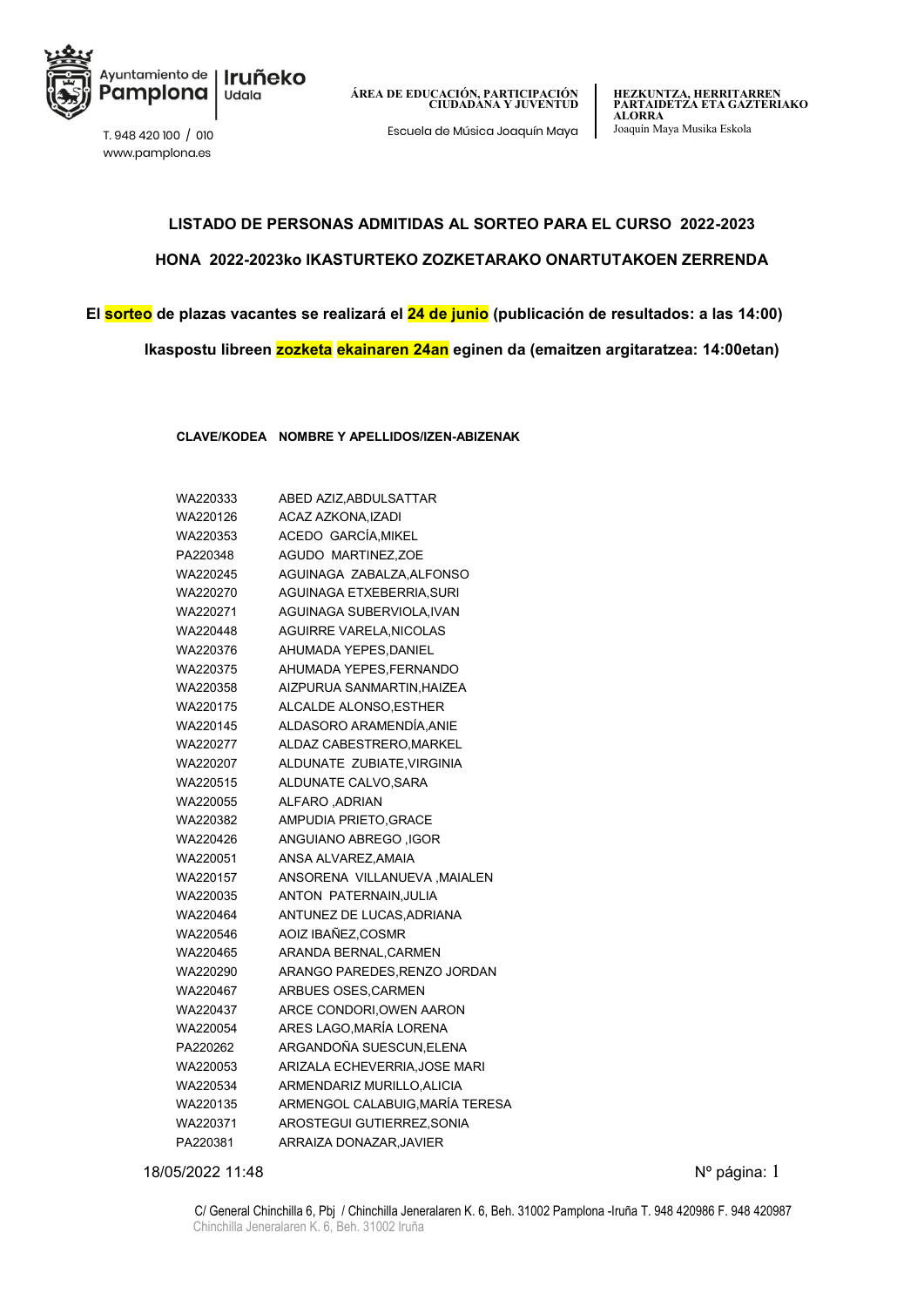

www.pamplona.es

Escuela de Música Joaquín Maya Joaquín Maya Musika Eskola T. 948 420 100 / <sup>010</sup>

### **LISTADO DE PERSONAS ADMITIDAS AL SORTEO PARA EL CURSO 2022-2023 HONA 2022-2023ko IKASTURTEKO ZOZKETARAKO ONARTUTAKOEN ZERRENDA**

**El sorteo de plazas vacantes se realizará el 24 de junio (publicación de resultados: a las 14:00)**

**Ikaspostu libreen zozketa ekainaren 24an eginen da (emaitzen argitaratzea: 14:00etan)**

#### **CLAVE/KODEA NOMBRE Y APELLIDOS/IZEN-ABIZENAK**

| WA220005 | ARRIOLA CERREJON, CHEMI          |
|----------|----------------------------------|
| WA220138 | ARTAL PEGENAUTE, AMELIA MARIA    |
| WA220129 | ARTAL LORENTE, JORGE             |
| PA220099 | ARTAL MONEVA, FERNANDO FELIX     |
| WA220115 | ARTAZCOZ CABALLERO, CARLOS       |
| WA220117 | ARTAZCOZ CABALLERO, SANTIAGO     |
| WA220522 | ARZE FRANCO, BRITANY RECHEEL     |
| WA220524 | ARZE FRANCO, NEREA LEYRE         |
| WA220526 | ARZE FRANCO, NICOLE IDOIA        |
| WA220093 | ASIO CANO, CARLOTA               |
| PA220109 | AULAR BASTOS, MARIA JOSE         |
| WA220029 | AURÉ CASANOVA RAÚL               |
| WR220392 | AVILA RODRIGUEZ, ERICK JAVIER    |
| WA220506 | AYALA FERNÁNDEZ, MARCOS          |
| WA220227 | AYESA MARINA, INÉS               |
| WA220228 | AYESA MARINA, IOSU               |
| WA220156 | AYMERICH SAN JULIÁN , AMAYA      |
| WA220485 | AZCONA IZCO, MARÍA PILAR         |
| WA220229 | AZKETA GOÑI, IÑAKI               |
| WA220065 | AZKONA BLANCO.MAY                |
| WA220370 | AZURMENDI GAZTELUMENDI,LOINAZ    |
| WB220451 | BAILLY-BAILLIERE FRAILE, MARIANA |
| WB220500 | BAINES ESTREMAD.Mª TERESA        |
| WB220419 | BANDRÉS BELZUNCE, GONZALO        |
| WB220418 | BANDRÉS BELZUNCE, NICOLÁS        |
| PB220056 | BAÑALES ZUNZARREN, OLIVER        |
| WB220306 | BARRETT GARCIA, TELMO HENRY      |
| WB220491 | <b>BARRICART CIA ANE</b>         |
| WB220494 | <b>BARRICART CIA, ITXASO</b>     |
| WB220152 | BECERRA RAMOS, JUAN              |
| WB220386 | <b>BEGUE VILLA, DAVID</b>        |
| WB220072 | BELTRAN ORIHUELA, AINARA VANESA  |
| WB220474 | BELZUNEGUI RIPODAS, EDURNE       |
| WB220225 | <b>BENET URBINA, ANA</b>         |
| WB220178 | BERANGO IZAL, UNAI               |
| WB220356 | BERLANGA HUARTE,LUCÍA            |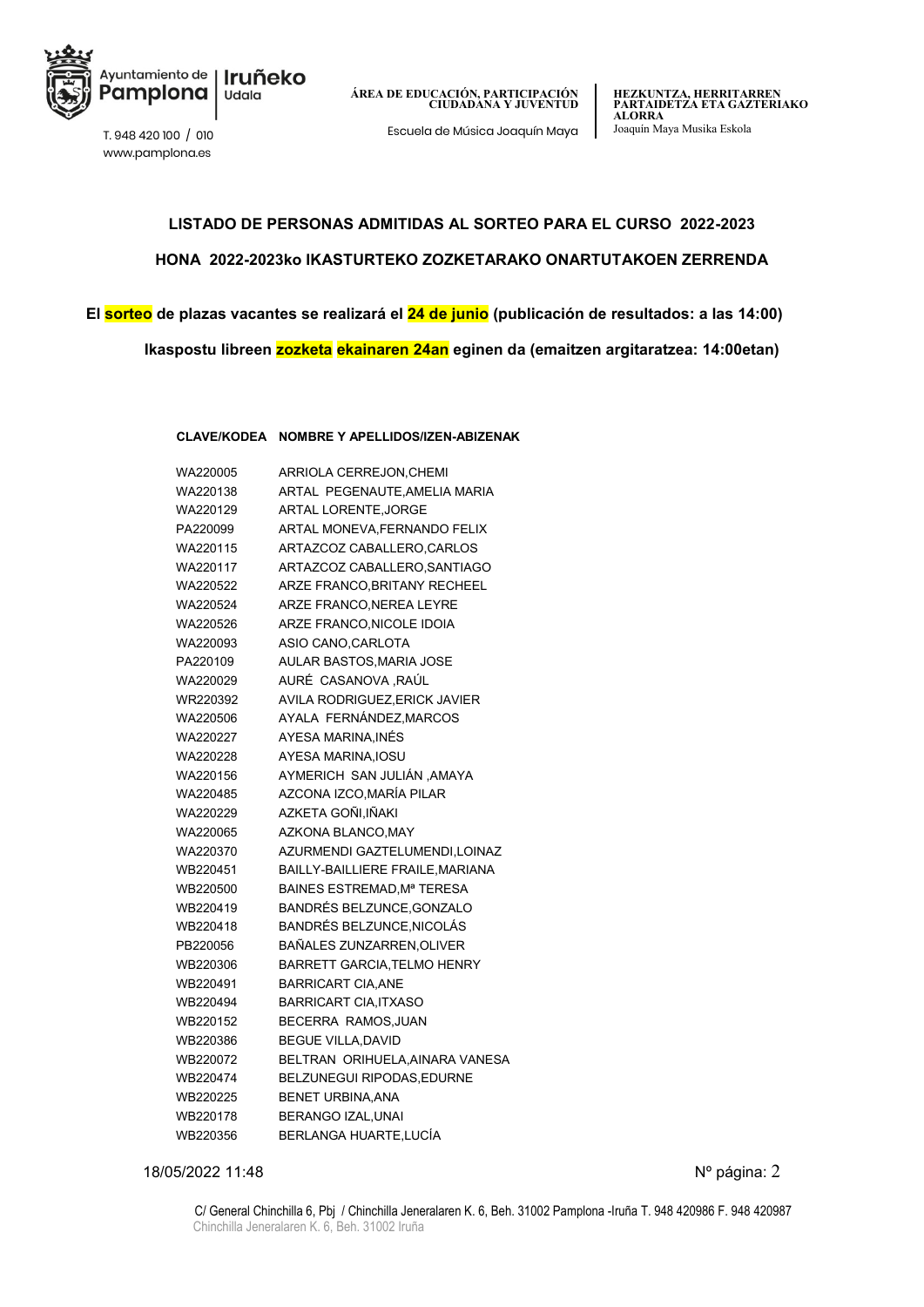

www.pamplona.es

Escuela de Música Joaquín Maya Joaquín Maya Musika Eskola T. 948 420 100 / <sup>010</sup>

### **LISTADO DE PERSONAS ADMITIDAS AL SORTEO PARA EL CURSO 2022-2023 HONA 2022-2023ko IKASTURTEKO ZOZKETARAKO ONARTUTAKOEN ZERRENDA**

**El sorteo de plazas vacantes se realizará el 24 de junio (publicación de resultados: a las 14:00)**

**Ikaspostu libreen zozketa ekainaren 24an eginen da (emaitzen argitaratzea: 14:00etan)**

**CLAVE/KODEA NOMBRE Y APELLIDOS/IZEN-ABIZENAK**

| PB220040 | BERMUDEZ MATEO, AINARA           |
|----------|----------------------------------|
| WB220454 | BEYEBACH GARCÍA ,NAHIA           |
| WB220321 | <b>BIURRUN ECHARTE, AITOR</b>    |
| PB220482 | BLANCO ANSORENA.ELVIRA           |
| WB220469 | <b>BLAZQUEZ CRESPO , ALBERTO</b> |
| WB220143 | <b>BONEL LUQUIN, IGOR</b>        |
| WB220128 | <b>BOTONOGU, LUMINITA</b>        |
| WB220200 | <b>BULANTI LIMA, PIERO</b>       |
| WB220435 | BURGUETE DE LA IGLESIA, MARÍA    |
| WB220395 | BUSTAMANTE HURTADO, MARIA CAMILA |
| WB220169 | <b>BUSTO ITURRALDE, MARIOLA</b>  |
| WC220540 | CABALLERO ALCALÁ, ANA            |
| WC220031 | CABAÑAS MARTINEZ, MARTA          |
| WC220111 | CALZADA ORZAEZ, NAHIA            |
| PC220447 | CAMACHO CHOQUE, KAIELYN OIHANE   |
| PC220446 | CAMACHO CHOQUE, MARIA CAMINO     |
| PC220130 | CAMACHO RAMOS, CARLA LYNETH      |
| WC220273 | CAMPO MEDINA, AIMAR              |
| WC220519 | CANARIAS COSTANILLA, ÁNGELA      |
| PC220150 | CANO QUEVEDO.CATALINA SUSANA     |
| WC220497 | CANSECO GONZALEZ, XABIER         |
| WC220226 | CAÑAMERO MARTÍN, EDUARDO         |
| WC220240 | CAÑOS HERNANDEZ.ANNE             |
| WC220237 | CAÑOS HERNANDEZ, ASIER           |
| WC220098 | CARRILLO ARRARÁS,MIGUEL ÁNGEL    |
| WC220084 | CARRO CASTIELLA, JULEN           |
| WC220083 | CARRO RODRIGO, JOSE MARI         |
| WC220204 | CASAR YAÑEZ, JULEN               |
| PC220249 | CEBRIAN CEPA, ANNE               |
| PC220440 | <b>CEBRIAN MARCOTEGUI.JULEN</b>  |
| PC220441 | CEBRIAN MARCOTEGUI, MARKEL       |
| PC220250 | CEPA ZABALA, MARIA ESTHER        |
| WC220164 | CÉSPEDES NINA, ANDRÉS SALVADOR   |
| WC220501 | CHAVEZ ARROYO, ROBERTO AURELIO   |
| WC220247 | <b>CHEN .DANYU</b>               |
| WC220219 | CHEN HONG, VICTORIA NUO          |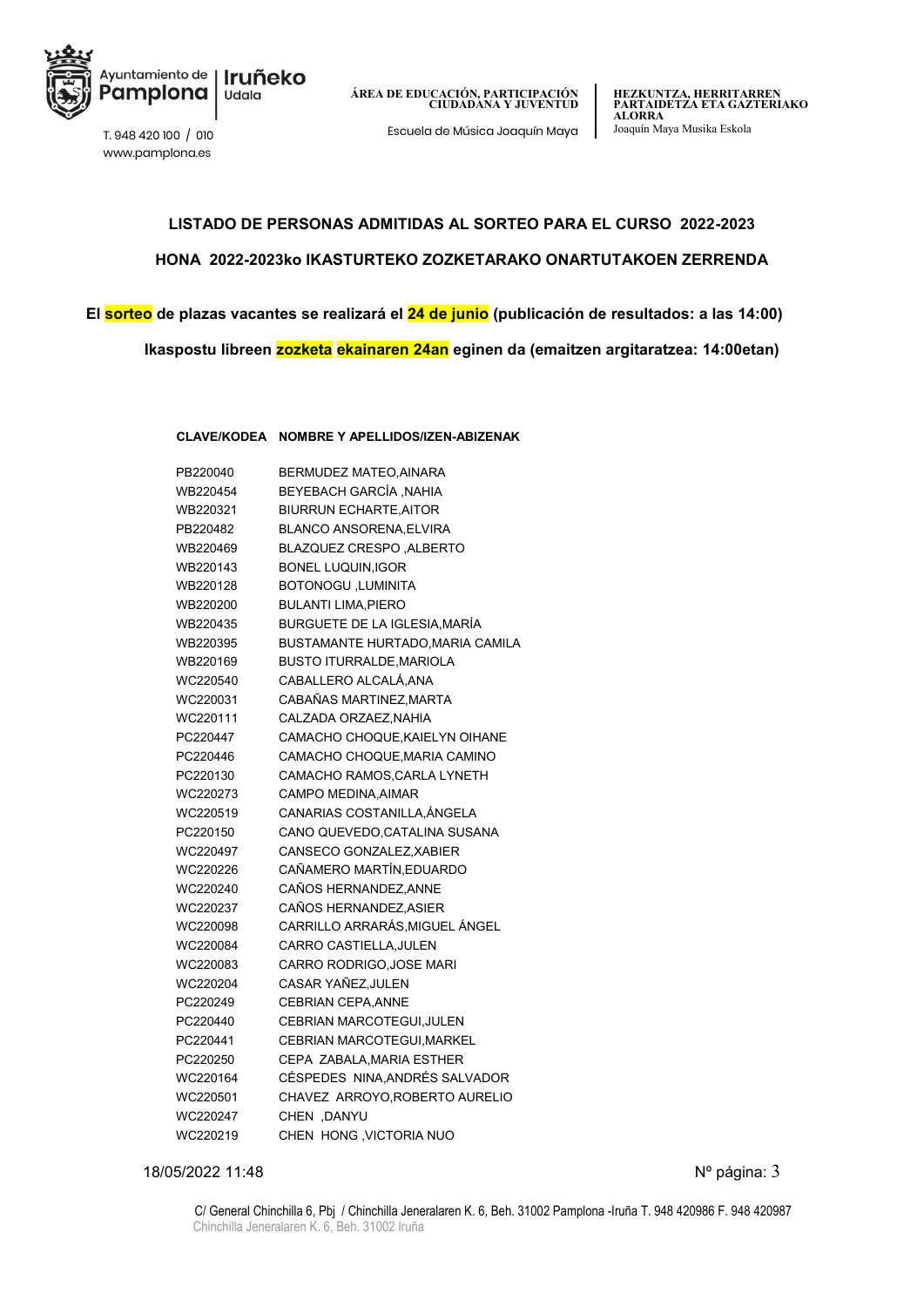

www.pamplona.es

**ÁREA DE EDUCACIÓN, PARTICIPACIÓN CIUDADANA Y JUVENTUD**

Escuela de Música Joaquín Maya Joaquín Maya Musika Eskola T. 948 420 100 / <sup>010</sup>

### **LISTADO DE PERSONAS ADMITIDAS AL SORTEO PARA EL CURSO 2022-2023 HONA 2022-2023ko IKASTURTEKO ZOZKETARAKO ONARTUTAKOEN ZERRENDA**

### **El sorteo de plazas vacantes se realizará el 24 de junio (publicación de resultados: a las 14:00) Ikaspostu libreen zozketa ekainaren 24an eginen da (emaitzen argitaratzea: 14:00etan)**

**CLAVE/KODEA NOMBRE Y APELLIDOS/IZEN-ABIZENAK**

| WC220220 | CHEN HONG, IRENE XI                |
|----------|------------------------------------|
| WC220101 | CHEN ZHANG, ZOEY                   |
| W 220293 | RIPA, MAIA<br><b>CHIVITE</b>       |
| PC220039 | CHOQUE QUISPE, MATIAS              |
| PC220044 | <b>CHOQUE FLORES.LIZ HELEN</b>     |
| PC220042 | <b>CHOQUE QUISPE, ANDER</b>        |
| PC220041 | <b>CHOQUE QUISPE, DIEGO</b>        |
| WC220543 | CILLA RUIZ, RAQUEL                 |
| WC220401 | CONDE CABRERA, PEDRO PABLO         |
| PC220108 | CONTRERAS MAMANI, LEYRE ISABEL     |
| WC220367 | CORS MUÑOZ, VERÓNICA GUADALUPE     |
| WC220399 | CORTABERRIA AZCÁRATE, JAVIER       |
| WC220511 | <b>CORTES ERICE, AMAIA</b>         |
| WC220291 | CORTEZ GONZALES, THIAGO RENE       |
| WC220361 | <b>CRESPO PASCUAL, HELENA</b>      |
| WC220292 | CUERVO BETANCOURTH, VANESSA ANDRES |
| PC220439 | CUETO CASALINO, ALAJANDRA          |
| WC220520 | <b>CURACA OBANDO, AYELEN</b>       |
| WC220518 | CURACA OBANDO, EMANUEL             |
| WD220133 | DE ARAOZ EZPELETA, JOSE ANTONIO    |
| WD220068 | DE ASSIS FERNANDEZ, RODRIGO        |
| WD220066 | DE ASSIS ROQUE, JOSINEI            |
| PD220223 | DE FIGUEIREDO TONINI CAROLINA      |
| WD220174 | DE RIVA FERNÁNDEZ, MARINA          |
| WD220404 | DIAZ MARTIN, AINARA                |
| WD220530 | DIEZ CANDURIN, DIEGO               |
| WD220529 | DIEZ CANDURIN, REBECA              |
| PD220318 | DILANYAN, ALICIA                   |
| PD220384 | DOMINGO JUANGO, ASIER              |
| WD220215 | DOMÍNGUEZ VICENTE, MARIA BEGOÑA    |
| WD220299 | DORONSORO HERNÁNDEZ, ISABELLA      |
| PD220119 | DUCAY UROS, NAHIA                  |
| WD220516 | DUEÑAS ESCALANTE.ARITZ             |
| WD220190 | DURÁN MELGAREJO, CASBAS            |
| WE220452 | ECHARRI LAURENZ ZURIÑE             |
| WE220349 | <b>ECHARRI SÁNCHEZ ,LAIA</b>       |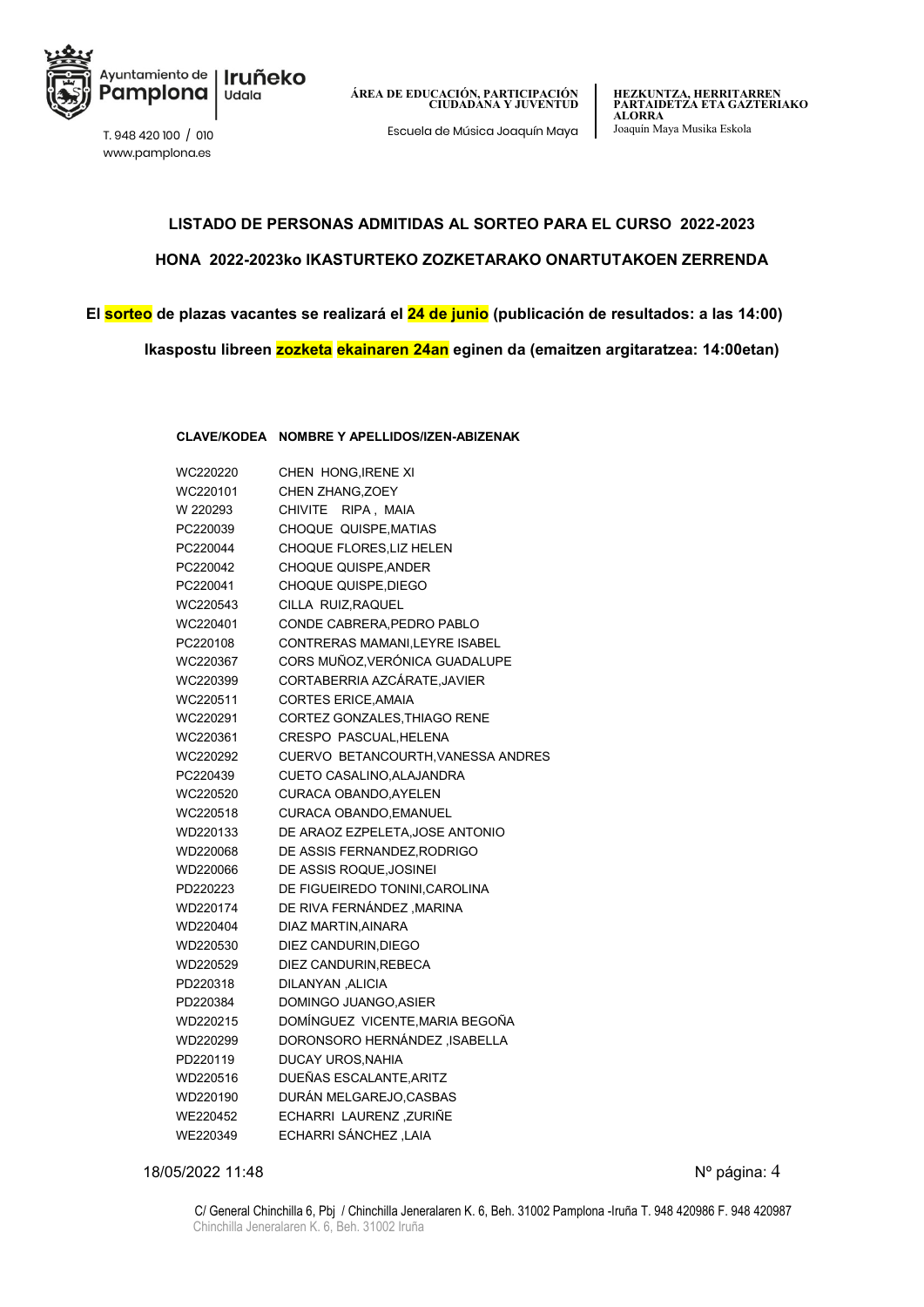

www.pamplona.es

Escuela de Música Joaquín Maya Joaquín Maya Musika Eskola T. 948 420 100 / <sup>010</sup>

### **LISTADO DE PERSONAS ADMITIDAS AL SORTEO PARA EL CURSO 2022-2023 HONA 2022-2023ko IKASTURTEKO ZOZKETARAKO ONARTUTAKOEN ZERRENDA**

**El sorteo de plazas vacantes se realizará el 24 de junio (publicación de resultados: a las 14:00)**

**Ikaspostu libreen zozketa ekainaren 24an eginen da (emaitzen argitaratzea: 14:00etan)**

**CLAVE/KODEA NOMBRE Y APELLIDOS/IZEN-ABIZENAK**

| WE220260 | ECHAURI CUESTA, ANA                |
|----------|------------------------------------|
| WE220450 | EDERRA NAZCO, ITSASO               |
| WE220017 | EGUSQUIZA VILCHEZ.MAYRA            |
| WE220007 | EICHHORN, PETER LORENZ             |
| WE220211 | EKISOAIN SUÁREZ, AMETS             |
| WE220213 | EKISOAIN SUÁREZ, OLATZ             |
| WE220471 | ELIZALDE JIMENEZ, ANDREA           |
| WE220508 | ELIZALDE FERNANDEZ, TER            |
| WE220014 | ELIZALDE GORRIZ, NEREA             |
| WE220070 | ELIZALDE SOLA, PALMIRA             |
| WE220310 | ELIZARI BALLAZ, JAIME              |
| WE220311 | ELIZARI NUIN, JOSÉ JAVIER          |
| WE220238 | EMANALDE VALTIERRA, JUAN MIGUEL    |
| WE220193 | EMMANUEL MOLINERO, XABIER          |
| WE220347 | <b>ENTRENA RUIZ, MELISSA</b>       |
| WE220339 | <b>ERANSUS IZCO, ANNE</b>          |
| WE220495 | <b>ERQUICIA IMAZ.MANUEL</b>        |
| WE220449 | ERRO SAGÜÉS,HUGO                   |
| WE220024 | ESEVERRI FLORES, IÑAKI             |
| WE220456 | ESPARZA RODRÍGUEZ, EMMA            |
| WE220455 | ESPARZA RODRÍGUEZ, SOFÍA           |
| WE220528 | ESPARZA VILLOREJO, NOA             |
| WE220393 | ESPINAL ECHEVERRÍA, PABLO          |
| PE220326 | ESPINOSA GUAPACHA, NAIARA          |
| PE220350 | ESPINOZA SABANDO, JOSE MIGUEL      |
| WE220300 | ESTEBAN HERNÁNDEZ, CARMEN          |
| WE220295 | <b>EZKER GALECH, ARITZ</b>         |
| WE220428 | EZQUERRO LIZUAIN, FRANCISCO JAVIER |
| WE220009 | EZQUERRO RODRÍGUEZ,ESTHER          |
| WF220396 | FALCON BUSTAMANTE, CARLINA         |
| WF220074 | <b>FAN, YI XUAN</b>                |
| WF220061 | <b>FAN .YI YING</b>                |
| WF220278 | FERNÁNDEZ ADELANTADO, AÍN          |
| WF220298 | FERNANDEZ ARBUES, LOLA             |
| WF220343 | FERNÁNDEZ SUÁREZ, PEDRO            |
| WF220478 | FERNÁNDEZ ASENJO, MIRIAM           |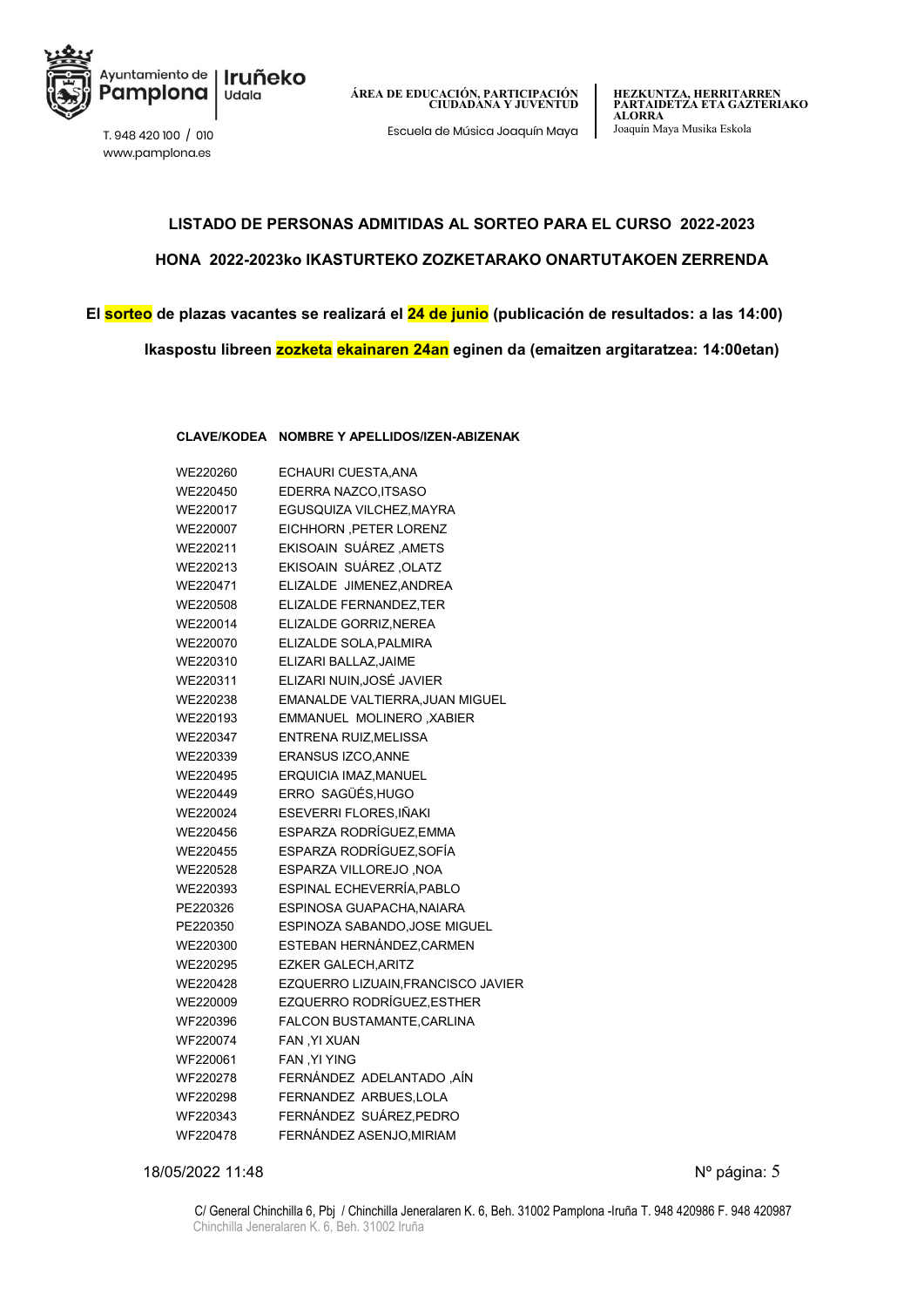

Escuela de Música Joaquín Maya Joaquín Maya Musika Eskola T. 948 420 100 / <sup>010</sup>

www.pamplona.es

## **LISTADO DE PERSONAS ADMITIDAS AL SORTEO PARA EL CURSO 2022-2023 HONA 2022-2023ko IKASTURTEKO ZOZKETARAKO ONARTUTAKOEN ZERRENDA**

### **El sorteo de plazas vacantes se realizará el 24 de junio (publicación de resultados: a las 14:00)**

**Ikaspostu libreen zozketa ekainaren 24an eginen da (emaitzen argitaratzea: 14:00etan)**

#### **CLAVE/KODEA NOMBRE Y APELLIDOS/IZEN-ABIZENAK**

| PF220320 | FERNANDEZ GARCIA, JAVIER                        |
|----------|-------------------------------------------------|
| PF220352 | FERNANDEZ LAZARTE, ALEJANDRO STEVEN             |
| WF220113 | FERNANDEZ ZUGASTI, GUILLEM                      |
| WF220112 | FERNANDEZ ZUGASTI, IGNACIO                      |
| PF220086 | FERNANDO CAMACHO, LAURA                         |
| WF220244 | FIZ FERNÁNDEZ ,JOSÉ ANTONIO                     |
| WF220430 | <b>FLORES ERRO, UXUA</b>                        |
| WF220289 | FOKO NOTUE, JEAN DANIEL                         |
| WG220538 | GAGÑAY TOAQUIZA, DENNIS JAVIER                  |
| WG220537 | <b>GAGO SADABA, MARIO</b>                       |
| WG220369 | GALDEANO GALDEANO, MIRIAM                       |
| WG220407 | GALINDO ALZUART, ELAIA                          |
| PG220048 | <b>GAMBARTE RIPODAS, JIMENA</b>                 |
| WG220280 | GANUZA CORDEU,MARÍA                             |
| WG220192 | GARAIKOETXEA CORMENZANA, AMAIA                  |
| WG220453 | <b>GARBAYO SENOSIAIN, MIREN</b>                 |
| WG220100 | <b>GARCES GARCIA PEDRO MARIA</b>                |
| WG220521 | GARCÍA SALCEDO ,JOAQUÍN                         |
| PG220383 | GARCIA ASBUN, DEREK FERNANDO                    |
| WG220402 | <b>GARCIA BUSTO, MARÍA TERESA</b>               |
| WG220071 | GARCÍA DE ALBÉNIZ MARTÍNEZ DE VILLARREAL, JUANA |
| WG220398 | <b>GARCÍA DE LA MATA FRANCISCO</b>              |
| WG220397 | GARCÍA DE LA MATA, RAMÓN                        |
| WG220010 | GARCÍA GOYENECHEA, IGNACIO                      |
| WG220013 | <b>GARCIA GOYENECHEA, LUCIA</b>                 |
| PG220170 | GARCIA LOPEZ, MIREN ARANTXA                     |
| WG220355 | GARCÍA MARTÍNEZ,MARÍA PILAR                     |
| WG220206 | <b>GARCIA PELETERO, NAROA</b>                   |
| WG220319 | GARCÍA RODÉS,LEIRE                              |
| WG220359 | <b>GARCIA ZABAL, CRUZ MARIA</b>                 |
| WG220060 | <b>GAVARI LECUMBERRI, IRAIA</b>                 |
| WG220473 | <b>GIL ASIAIN.JOKIN</b>                         |
| WG220475 | GIL GOÑI, MIKEL UNAX                            |
| WG220043 | <b>GLARIA SANTAMARIA, CARLOS</b>                |
| WG220177 | GOLDARACENA MARTINEZ, PAUL                      |
| WG220390 | GONZALEZ NUÑEZ ,ERICK                           |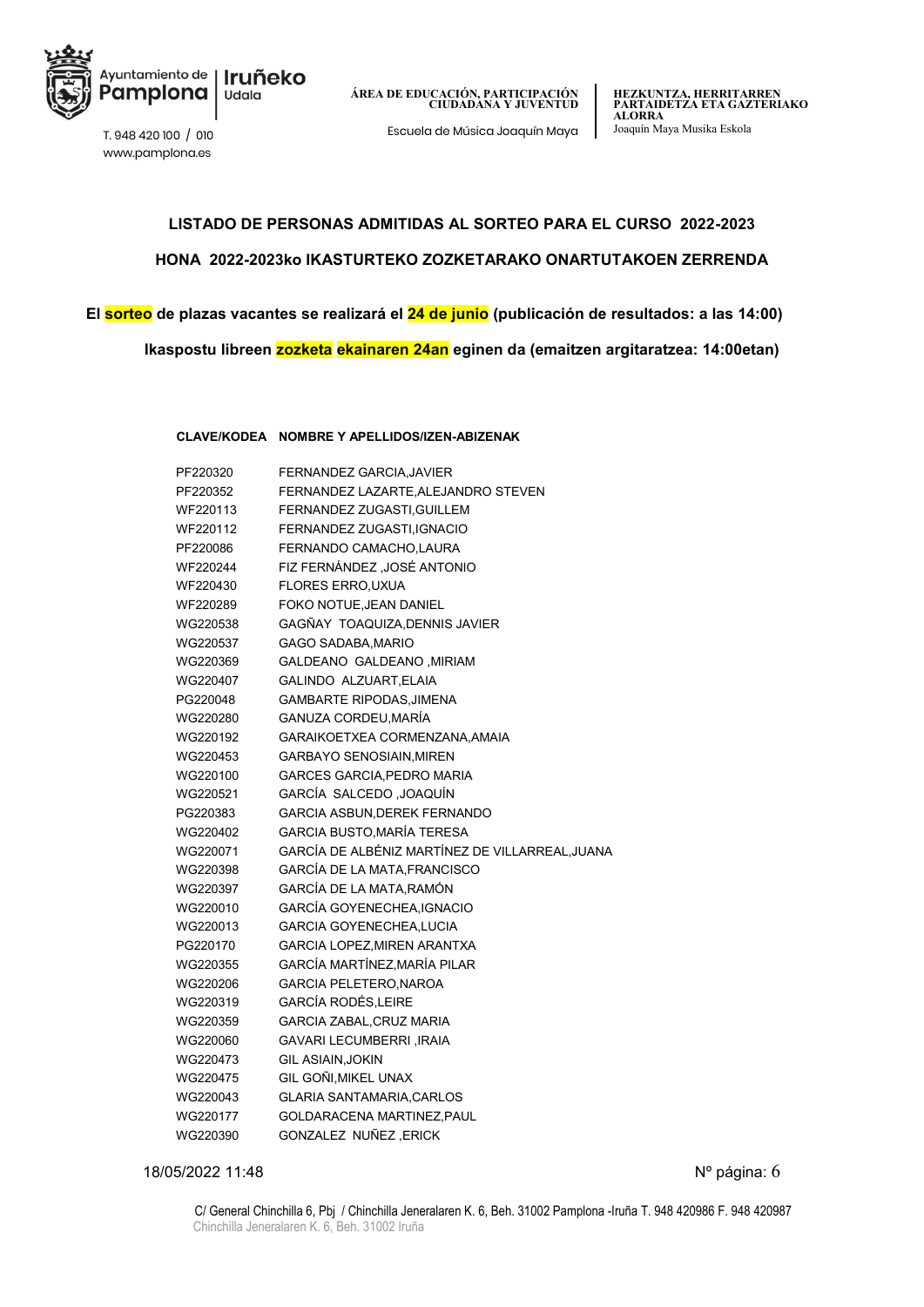

Escuela de Música Joaquín Maya Joaquín Maya Musika Eskola T. 948 420 100 / <sup>010</sup>

www.pamplona.es

## **LISTADO DE PERSONAS ADMITIDAS AL SORTEO PARA EL CURSO 2022-2023 HONA 2022-2023ko IKASTURTEKO ZOZKETARAKO ONARTUTAKOEN ZERRENDA**

### **El sorteo de plazas vacantes se realizará el 24 de junio (publicación de resultados: a las 14:00)**

**Ikaspostu libreen zozketa ekainaren 24an eginen da (emaitzen argitaratzea: 14:00etan)**

#### **CLAVE/KODEA NOMBRE Y APELLIDOS/IZEN-ABIZENAK**

| PG220254 | GONZALEZ PEÑA, GORKA                 |
|----------|--------------------------------------|
| PG220121 | GONZALEZ ALVARADO, SARA              |
| WG220172 | GONZALEZ CURIEL, IGNACIO             |
| PG220284 | GONZALEZ DE GARIBAY MOREIRA, IZAR    |
| PG220283 | GONZALEZ DE GARIBAY MOREIRA, JUNE    |
| WG220122 | GONZALEZ MORENO, JORGE               |
| WG220424 | GOÑI HERMOSILLA.MARIA YOLANDA        |
| WG220151 | <b>GORDO KRASTEV, MARK</b>           |
| PG220481 | <b>GOTA BLANCO, ESTIVAL</b>          |
| WG220002 | <b>GRACIA RECALDE, LEIRE</b>         |
| WG220162 | <b>GRADÍN PURROY, CARLOS</b>         |
| WG220179 | <b>GUANGAJE CHAHUA EKAITZ</b>        |
| WG220351 | GUEMBE MUGUETA, ADRIÁN               |
| WG220365 | GUERRERO GUERRERO, SCARLETH SALOME   |
| WG220241 | GUIJARRO WANG, SARA                  |
| WG220107 | GURUCHARRI PÉREZ,JUAN IGNACIO        |
| WG220476 | <b>GUZMAN HIDALGO, YAMIL JHERSON</b> |
| WH220547 | HAJJAR BALDÁN , MARIO                |
| WH220279 | HARTE CORDEU, OLIVIA                 |
| WH220336 | HERNÁNDEZ OLAVE, RAQUEL              |
| WH220155 | HERNÁNDEZ SANTOS ANA ISABEL          |
| WH220222 | HERRANZ SESMA, ANGELA                |
| WH220296 | <b>HERRANZ SESMA PAULA</b>           |
| WH220477 | HIDRI , HICHAM                       |
| WH220498 | <b>HUARTE LEACHE, IRADI</b>          |
| WH220406 | <b>HUARTE OLLO, ALICIA</b>           |
| WH220332 | HURTADO BELTRÁN ,ISABEL              |
| WH220331 | HURTADO BELTRAN, IRENE               |
| PI220067 | IBAÑEZ ALFARO, PABLO                 |
| PI220036 | IBAÑEZ ECHEVERRIA LUCAS              |
| PI220037 | IBAÑEZ ECHEVERRIA, LUCIA             |
| PI220038 | <b>IBAÑEZ ECHEVERRIA MATIAS</b>      |
| PI220378 | IBAÑEZ JOVER, ALEXANDER              |
| PI220377 | IBAÑEZ JOVER, DANIEL                 |
| WI220253 | IBAÑEZ RAMÍREZ, ALEJANDRA            |
| WI220097 | <b>IBERO GRACIA, ROBERTO</b>         |
|          |                                      |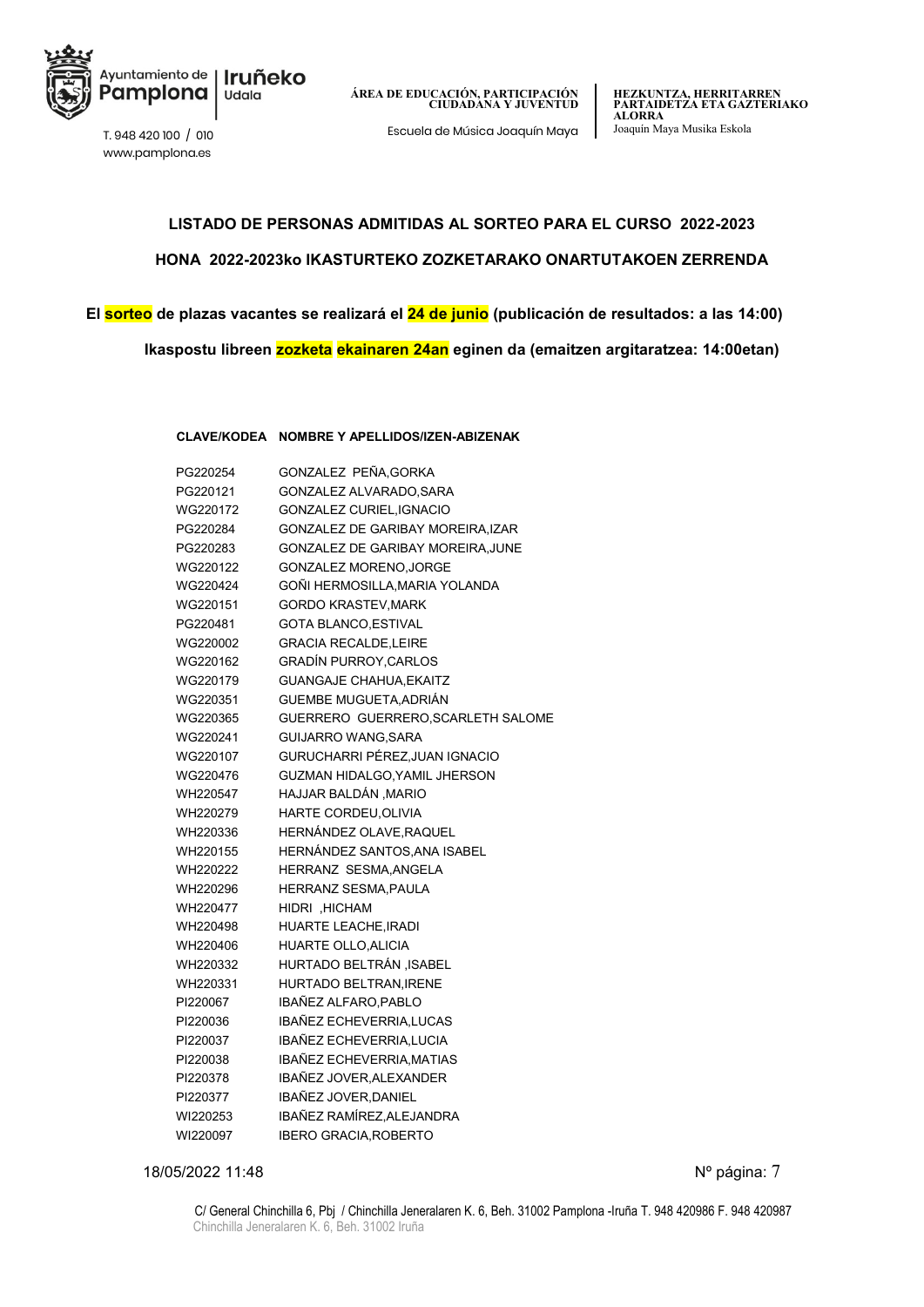

www.pamplona.es

**HEZKUNTZA, HERRITARREN PARTAIDETZA ETA GAZTERIAKO ALORRA**

### **LISTADO DE PERSONAS ADMITIDAS AL SORTEO PARA EL CURSO 2022-2023 HONA 2022-2023ko IKASTURTEKO ZOZKETARAKO ONARTUTAKOEN ZERRENDA**

**El sorteo de plazas vacantes se realizará el 24 de junio (publicación de resultados: a las 14:00) Ikaspostu libreen zozketa ekainaren 24an eginen da (emaitzen argitaratzea: 14:00etan)**

**CLAVE/KODEA NOMBRE Y APELLIDOS/IZEN-ABIZENAK**

| PI220408 | <b>IGLESIAS JIMENEZ, PAULA</b>   |
|----------|----------------------------------|
| PI220276 | <b>ILUNDAIN VALENCIA.AMAYA</b>   |
| PI220256 | ILZARBE QUINTAS.AITANA           |
| PI220255 | <b>ILZARBE QUINTAS, NAHIA</b>    |
| WI220387 | IMIZCOZ ARIZ ,FERNANDO JESÚS     |
| WI220218 | <b>INCHAUSPE ERRO, JAVIER</b>    |
| WI220415 | INDABEREA IGUARÁN, PEDRO MARÍA   |
| WI220242 | IÑIGO CABALLERO, ARGIA           |
| WI220197 | IRIARTE LOITEGUI , DANIEL        |
| WI220535 | IRIARTE GOÑI, ESTIBALIZ          |
| WI220313 | IRIARTE RIPODAS, JESUS MARIA     |
| WI220106 | IRIBARREN LEACHE, DANIELA LEK    |
| WI220003 | IRIBAS SÁNCHEZ DE BOADO, NICOLÁS |
| WI220161 | IRIGOYEN IBARROLA, ANA MARIA     |
| WI220085 | IRISARRI SOLA, NORA              |
| PI220120 | <b>IRISARRI, OIER</b>            |
| WI220094 | IRISARRI BLANCH, NAHIA           |
| WI220012 | IRISARRI GARCÍA, JON             |
| WI220459 | <b>IRISARRI MARTIARENA.ASIER</b> |
| WI220282 | IRUJO, ALEX                      |
| WI220281 | IRUJO, YAGO                      |
| WI220412 | IRURE ZUBILLAGA ,RAÚL            |
| WI220239 | IRURITA HERNÁNDEZ.INÉS           |
| WI220230 | <b>IRUROZQUI EGUARAS, BLANCA</b> |
| WI220057 | IRURZUN HERNÁNDEZ,ERIC           |
| WI220087 | <b>ISASI SEGURA, LUCAS</b>       |
| PI220258 | <b>ISIDRO RODRIGUEZ, SANCHO</b>  |
| PI220259 | ISIDRO RODRIGUEZ, SERGIO         |
| WI220304 | <b>IZPURA ARIVE, IORTZ</b>       |
| WJ220203 | <b>JAUREGUI VIRTO, MARTA</b>     |
| WJ220301 | JIMÉNEZ CAI ,LUCÍA               |
| WJ220095 | JIMENEZ GUERRERO, DELIA NEREA    |
| WJ220505 | JIMENEZ LOSTADO, JOSE IGNACIO    |
| WJ220269 | JIMENEZ RODRIGUEZ, VALENTIN      |
| WJ220305 | JIMENEZ VALENCIA, JOSE IGNACIO   |
| WA220076 | JIN, ANGELE                      |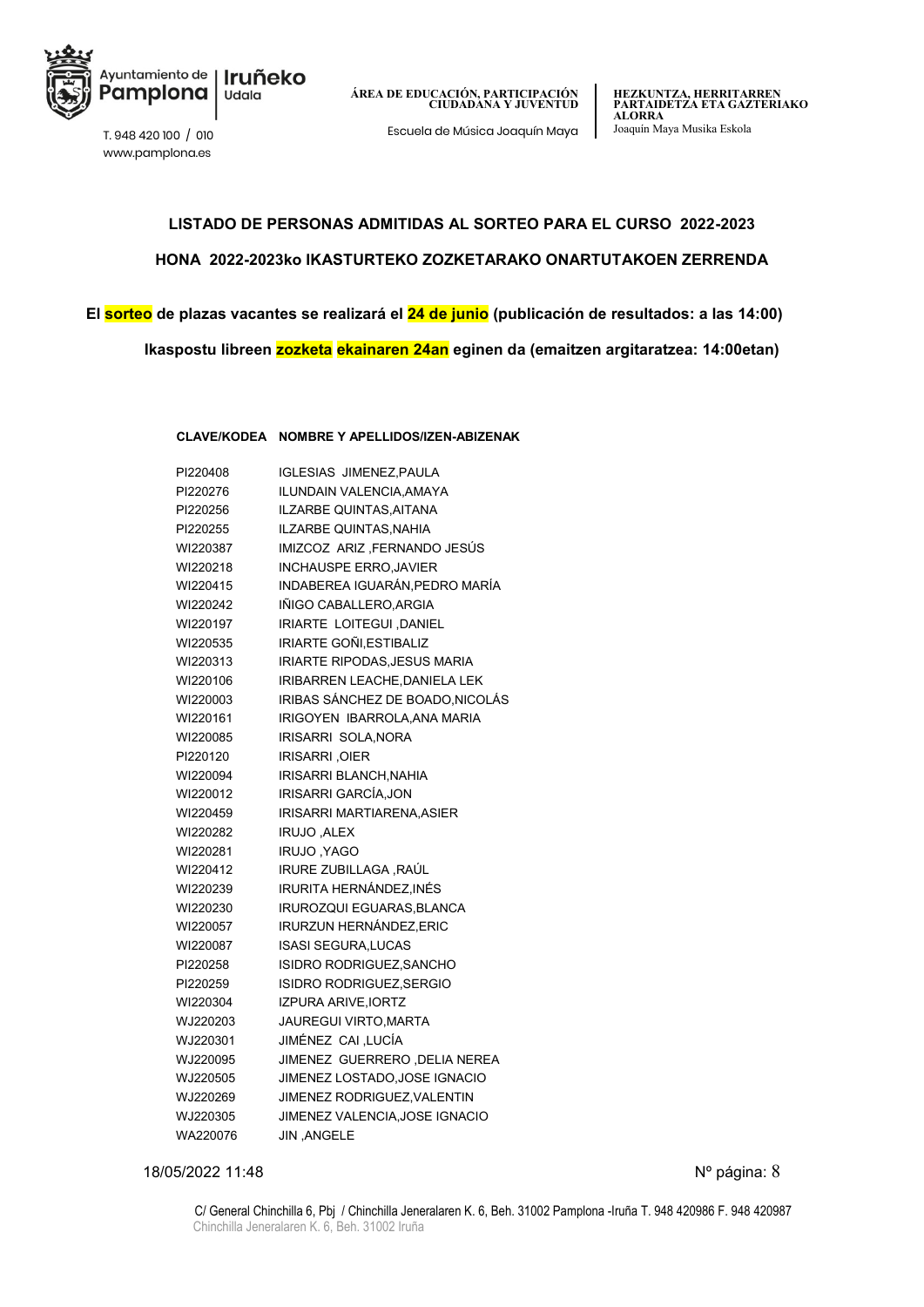

www.pamplona.es

**HEZKUNTZA, HERRITARREN PARTAIDETZA ETA GAZTERIAKO ALORRA**

### **LISTADO DE PERSONAS ADMITIDAS AL SORTEO PARA EL CURSO 2022-2023 HONA 2022-2023ko IKASTURTEKO ZOZKETARAKO ONARTUTAKOEN ZERRENDA**

**El sorteo de plazas vacantes se realizará el 24 de junio (publicación de resultados: a las 14:00) Ikaspostu libreen zozketa ekainaren 24an eginen da (emaitzen argitaratzea: 14:00etan)**

**CLAVE/KODEA NOMBRE Y APELLIDOS/IZEN-ABIZENAK**

| WJ220081 | <b>IYAIL, MIL</b>                  |
|----------|------------------------------------|
| WJ220243 | JIN XIA, WILIAM                    |
| WJ220148 | <b>JUANIZ MORIONES, PATXI</b>      |
| WJ220224 | JUANOTENA GARCÍA,PAULA             |
| WK220210 | KOHN, ALOIS                        |
| WL220303 | LABAIRU SENOSIAIN, JOSETXO         |
| WL220337 | LABEAGA MORENO, ANNE               |
| WL220338 | LABEAGA MORENO, SAIOA              |
| WL220082 | LACAMBRA MORERA, RAFAEL            |
| WL220199 | LACARRA LANDA, SAIOA               |
| PL220492 | LAHOZA ESTARRIAGA, LUCIA           |
| WL220069 | LAKUNTZA VICARIO, ALFREDO          |
| WL220212 | LANA MORENO, ANA                   |
| WL220272 | LANDA MANSOA, ALFONSO              |
| WL220470 | LANDA OROZ, ASIER                  |
| WL220186 | LARRAGA RAMOS, M. JOSÉ             |
| WL220050 | LARRION GALDEANO, MARÍA ARANTZAZU  |
| WL220058 | LARUMBE PASCUAL, ANDER             |
| WL220125 | LASAOSA ESPINOSA, MATEO            |
| WL220373 | LAZCOZ MARTINEZ, MARTA             |
| WL220188 | LEAL BERMEJO, IRATI                |
| WL220549 | LEAL GARCÍA , PAOLA                |
| WL220189 | LEAL BERMEJO, UXUE                 |
| WL220263 | LEMO TOVAR, KRISSTELL KAROLINES    |
| WL220265 | LEMO TOVAR. WUILLIANNA SAMANTHA    |
| WL220425 | LEZAUN JIMÉNEZ , NAIARA            |
| WL220201 | LIMA SILVA, CAROLINA               |
| WL220363 | LIZARRAGA MONTILLA, JOSE GUILLERMO |
| WL220334 | LIZARRAGA MUIÑOS, JOSE MANUEL      |
| WL220460 | LIZARRAGA MAULEON.PEDRO            |
| PL220075 | LLAVE TERRAZAS, SOFIA              |
| PL220445 | LONDOÑO YAGUACHI, ANDY             |
| PL220444 | LONDOÑO YAGUACHI, NAIARA           |
| WL220184 | LOPERENA IZA, IRATI                |
| WL220001 | LÓPEZ SALAS.GABRIEL                |
| WL220059 | LÓPEZ ARAIZ,TOÑO                   |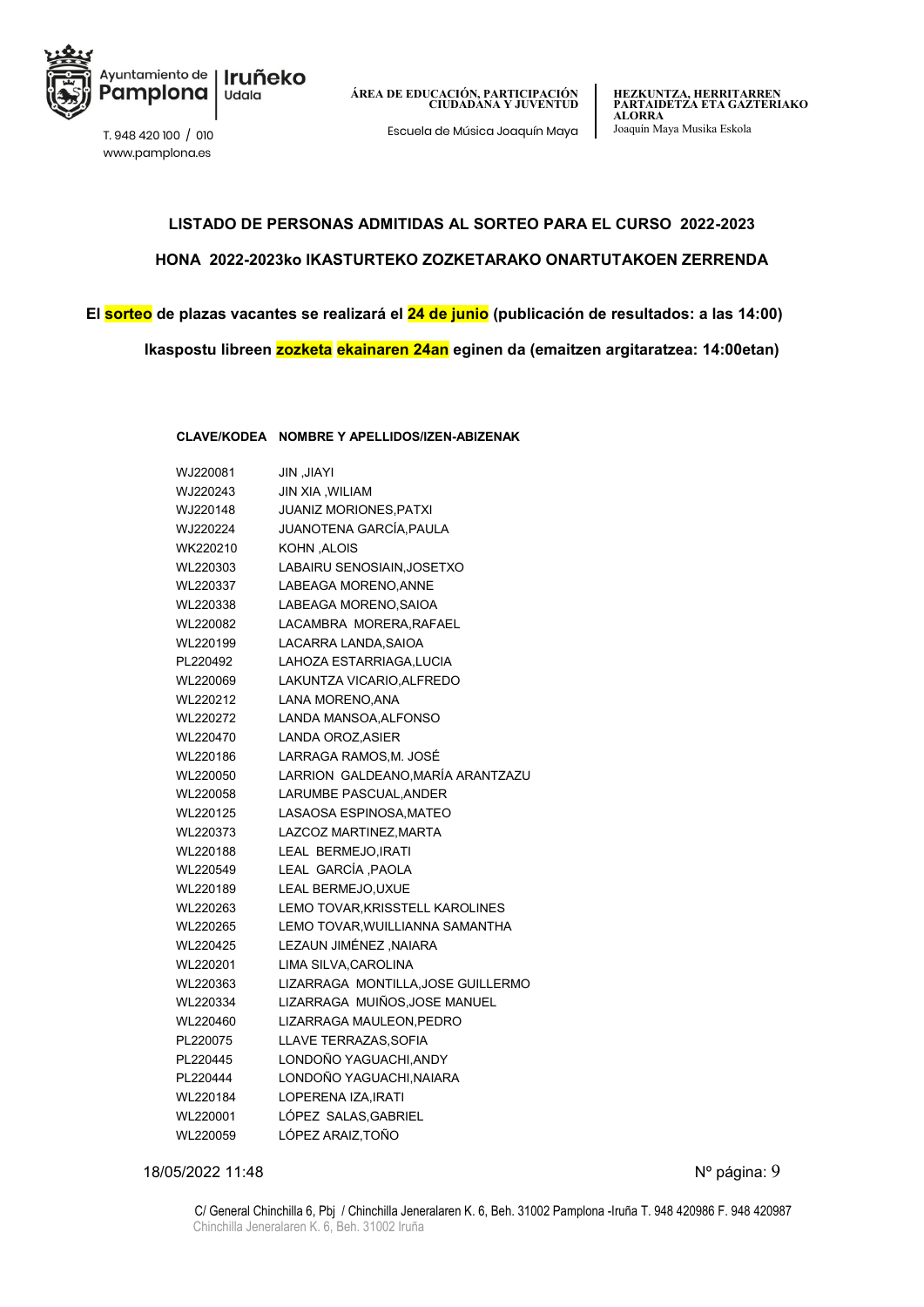

www.pamplona.es

**HEZKUNTZA, HERRITARREN PARTAIDETZA ETA GAZTERIAKO ALORRA** Escuela de Música Joaquín Maya Joaquín Maya Musika Eskola T. 948 420 100 / <sup>010</sup>

### **LISTADO DE PERSONAS ADMITIDAS AL SORTEO PARA EL CURSO 2022-2023 HONA 2022-2023ko IKASTURTEKO ZOZKETARAKO ONARTUTAKOEN ZERRENDA**

**El sorteo de plazas vacantes se realizará el 24 de junio (publicación de resultados: a las 14:00) Ikaspostu libreen zozketa ekainaren 24an eginen da (emaitzen argitaratzea: 14:00etan)**

**CLAVE/KODEA NOMBRE Y APELLIDOS/IZEN-ABIZENAK**

| WL220006 | LOPEZ CRESPO, ANGEL                          |
|----------|----------------------------------------------|
| WL220180 | LOPEZ FERNANDEZ, JONATHAN                    |
| WL220046 | LOPEZ JIMENEZ, MANUEL                        |
| WL220073 | LÓPEZ LANDA, JAVIER                          |
| WL220019 | LOPEZ MONCOSI, LAIA                          |
| WL220018 | LOPEZ MONCOSI, LUCAS                         |
| WL220016 | LOPEZ MUTUBERRIA, ANGEL                      |
| WL220077 | LÓPEZ SAN MARTÍN, JAVIER                     |
| WL220541 | LORDA BEOLA, MIREN IRANTZU                   |
| WL220458 | LORENZO VERGARA, PAULA                       |
| WL220264 | LUNA HUARTE, MARIA PILAR                     |
| PM220090 | MADAN, DIANA                                 |
| WM220134 | MAESTROJUÁN SANZ, ANA                        |
| WM220517 | MAGDALENO MIRANDA.ALVARO                     |
| WM220489 | MAILAT, LEYRE                                |
| PM220531 | MAMANI DURAN, ALISON LEYRE                   |
| PM220532 | MAMANI DURAN, NIKOL CIELO                    |
| WM220345 | MANCEBO UBIERNA, MARTINA                     |
| WM220488 | MANCIU, MARIO                                |
| WM220091 | MANJÓN DE LA FUENTE , MARTINA                |
| PM220484 | MANZANEDA GALLEGO, WILLKA IGNACIO            |
| PM220486 | MARCANI GUZMAN, IKER JOSUE                   |
| WM220523 | MARCO BASURTE, GONZALO                       |
| WM220545 | MARIÑELARENA IRIARTE.IBAI                    |
| WM220552 | MARIÑELARENA IRIARTE, LOREA                  |
| WM220163 | MARQUINEZ TORREGARAY, ITXASO                 |
| WM220142 | MARTÍN SOLA, NATALIA                         |
| WM220168 | MARTÍNEZ IRISARRI PILI                       |
| WM220330 | MARTÍNEZ URDÁNOZ , MARÍA TERESA              |
| WM220132 | MARTÍNEZ DE AGUIRRE ALDAZ, ANA ISABEL        |
| WM220127 | MARTÍNEZ DE AGUIRRE ALDAZ, RAFAEL            |
| PM220389 | MARTINEZ DE LIZARRONDO ALBIZU, MARIA ROSARIO |
| PM220379 | MARTINEZ DEL RIO ERASO, LUCIA                |
| PM220380 | MARTINEZ DEL RIO ERASO, MARCOS               |
| WM220362 | MARTÍNEZ ECHEVERRÍA, FERNANDO                |
| WM220181 | MARTÍNEZ FERRAZ, OIER                        |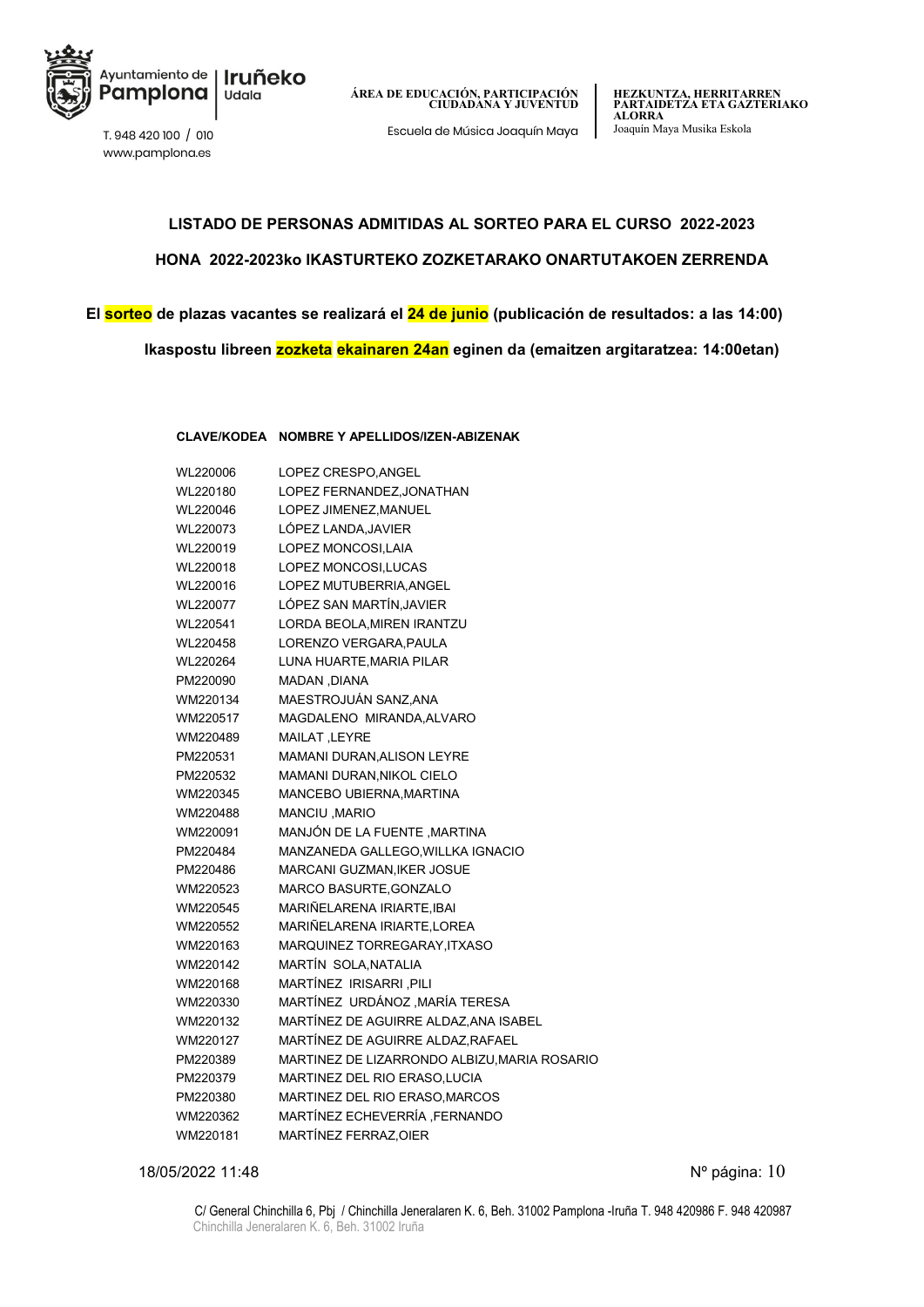

www.pamplona.es

### **LISTADO DE PERSONAS ADMITIDAS AL SORTEO PARA EL CURSO 2022-2023 HONA 2022-2023ko IKASTURTEKO ZOZKETARAKO ONARTUTAKOEN ZERRENDA**

**El sorteo de plazas vacantes se realizará el 24 de junio (publicación de resultados: a las 14:00)**

**Ikaspostu libreen zozketa ekainaren 24an eginen da (emaitzen argitaratzea: 14:00etan)**

**CLAVE/KODEA NOMBRE Y APELLIDOS/IZEN-ABIZENAK**

| WM220182 | MARTÍNEZ GARCÍA, ÓSCAR             |
|----------|------------------------------------|
| WM220033 | MATEO MAIZA, NAROA                 |
| WM220173 | MATEO SOLIS, FACELY                |
| WM220463 | MAULEON LASARTE, ESTÍBALIZ         |
| WM220089 | MEDINA HERNÁNDEZ, CARLA SOFIA      |
| WM220088 | MEDINA HERNÁNDEZ, SAID DE NAZARETH |
| WM220011 | MEDINA MEJIA, NICOL DEIMARI        |
| WM220357 | MENDIGUREN PELAEZ, ENEKO           |
| WM220165 | MENDIÓROZ MELERO, MARTINA          |
| WM220423 | MENDIOROZ ERANSUS, JULEN           |
| WM220312 | MENDOZA PÉREZ ,ADRIÁN              |
| PM220104 | MERCADO LINARES, MAIALEN CARMEN    |
| PM220103 | MERCADO LINARES, MIJAIL FABIO      |
| WM220183 | MERCERO LARRAZA, PATXI             |
| WM220136 | MESA ROSADO, JOSÉ                  |
| WM220324 | MILLERA CHARRO, MATIAS             |
| WM220171 | MIRANDA GALCERÁN, MONTSERRAT-ANA   |
| WM220023 | <b>MONCOSI MORTE, MARTA</b>        |
| WM220158 | MONREAL FERNANDEZ, NAIA            |
| WM220131 | <b>MORALES TELO, LIAM</b>          |
| WM220105 | MORENO RODRÍGUEZ, KIMA             |
| WM220123 | MORENO SADABA, BLANCA              |
| WM220483 | <b>MORIONES LUMBRERAS, ITXASO</b>  |
| WM220008 | MOSQUERA AGUILAR , AMY VIVIANA     |
| WM220167 | <b>MOZAS ROMERO, MARCOS</b>        |
| WM220166 | <b>MOZAS ROMERO, MIGUEL</b>        |
| WM220235 | MUNIAIN IBIRICU, MARIAN            |
| WM220047 | MUÑOZ ULLOA , GABRIEL              |
| WM220049 | MUÑOZ ULLOA , MARTIN               |
| WM220372 | MURILLO GALO, SANTHIAGI ZAHIR      |
| WM220287 | MURILLO CAMPOS, JAVIER             |
| WM220288 | MURILLO CAMPOS, LUCÍA              |
| WN220388 | NAGORE BARANDIARAN, UXUE           |
| WN220421 | NALINCI , AYSE DENIZ               |
| WN220194 | NICOLAS USARRAGA, MARIA DEL MAR    |
| WN220410 | NINA QUIROZ, ABIGAIL               |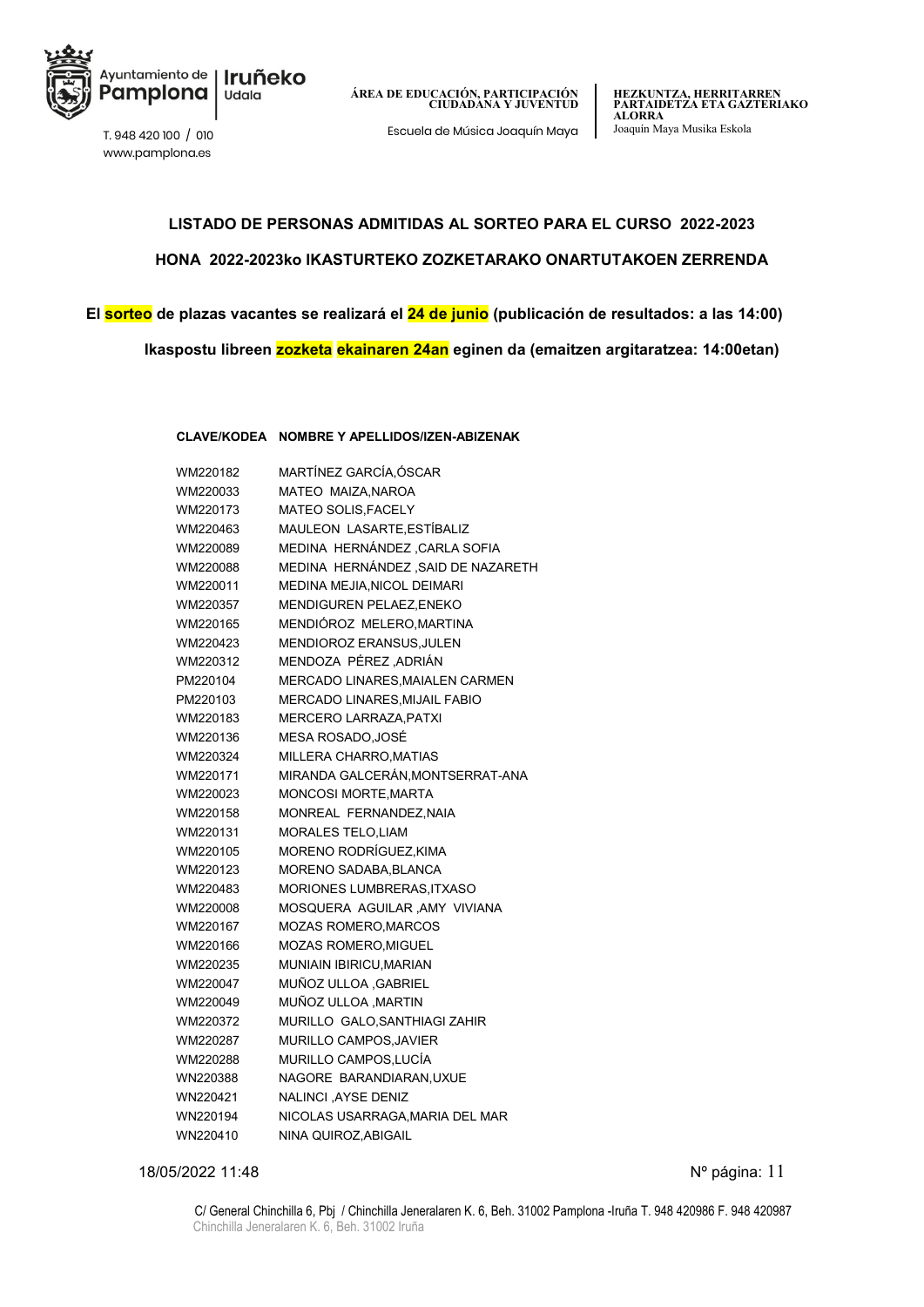

www.pamplona.es

**ÁREA DE EDUCACIÓN, PARTICIPACIÓN CIUDADANA Y JUVENTUD**

Escuela de Música Joaquín Maya Joaquín Maya Musika Eskola T. 948 420 100 / <sup>010</sup>

### **LISTADO DE PERSONAS ADMITIDAS AL SORTEO PARA EL CURSO 2022-2023 HONA 2022-2023ko IKASTURTEKO ZOZKETARAKO ONARTUTAKOEN ZERRENDA**

### **El sorteo de plazas vacantes se realizará el 24 de junio (publicación de resultados: a las 14:00) Ikaspostu libreen zozketa ekainaren 24an eginen da (emaitzen argitaratzea: 14:00etan)**

**CLAVE/KODEA NOMBRE Y APELLIDOS/IZEN-ABIZENAK**

| WN220409 | NINA QUIROZ, MARIA ANDREA           |
|----------|-------------------------------------|
| WN220432 | NOAIN OLITE,IÑAKI                   |
| WN220433 | <b>NOAIN OLITE, JULEN</b>           |
| WN220414 | NOTARIO EGAÑA,IKER                  |
| PN220028 | NUIN ORTEGA, MARIA                  |
| PN220026 | NUIN ORTEGA, PAULA                  |
| PO220490 | <b>OJER, MIRIAM</b>                 |
| WO220394 | OLABE MAYOR, RAFAEL                 |
| WO220063 | OLIVA CHAVEZ, GUSTAVO ALEXANDER     |
| PO220268 | OLKOTZ ELIZALDE, GARIKOITZ          |
| WO220185 | OROZ ZARRANZ, ELINA                 |
| WO220187 | OROZ ZARRANZ, TERESA                |
| WO220385 | OROZCO DIAZ, ILDUARA                |
| WO220124 | ORZAEZ FERRER, MARCOS               |
| WO220141 | OSCARIZ LOPEZ, BASTIAN              |
| WO220422 | OSCOZ IRUROZQUI, MAITANE            |
| WO220442 | <b>OTEIZA, MARKEL</b>               |
| WO220443 | <b>OTEIZA, NAHIA</b>                |
| PO220431 | OYAGA LAQUIDAIN, MIKEL              |
| WO220510 | OYANARTE CIA, JAVIER M <sup>a</sup> |
| WP220092 | PACHECO EGGART.AITZIBER             |
| WP220539 | PALACIOS MANZANO, MIKEL             |
| WP220364 | PARRA GUERRERO, PAULA DEL CISNE     |
| WP220154 | PASCUAL ECHARRI , DENA              |
| WP220323 | PAVESIO BERGERANDI, ALEX            |
| WP220139 | PEGENAUTE ESPARZA, CARLOTA          |
| WP220307 | PELEGRÍN PÉREZ,CARLA                |
| WP220308 | PELEGRÍN PÉREZ, MATÍAS              |
| WP220340 | PEÑA VIRTO, JULIA                   |
| WP220341 | PEÑA VIRTO.PAULA                    |
| PP220015 | PERALTA RAMIREZ, KENAY SALVADOR     |
| WP220027 | PEREA ESAIN, MIKEL AINGERU          |
| WP220328 | PEREZ MAITANE                       |
| WP220231 | PÉREZ DE CIRIZA VALENCIA, NORA      |
| WP220512 | PINEDO PEREZ, ALAIN                 |
| WP220514 | PINEDO PEREZ, LUKAS                 |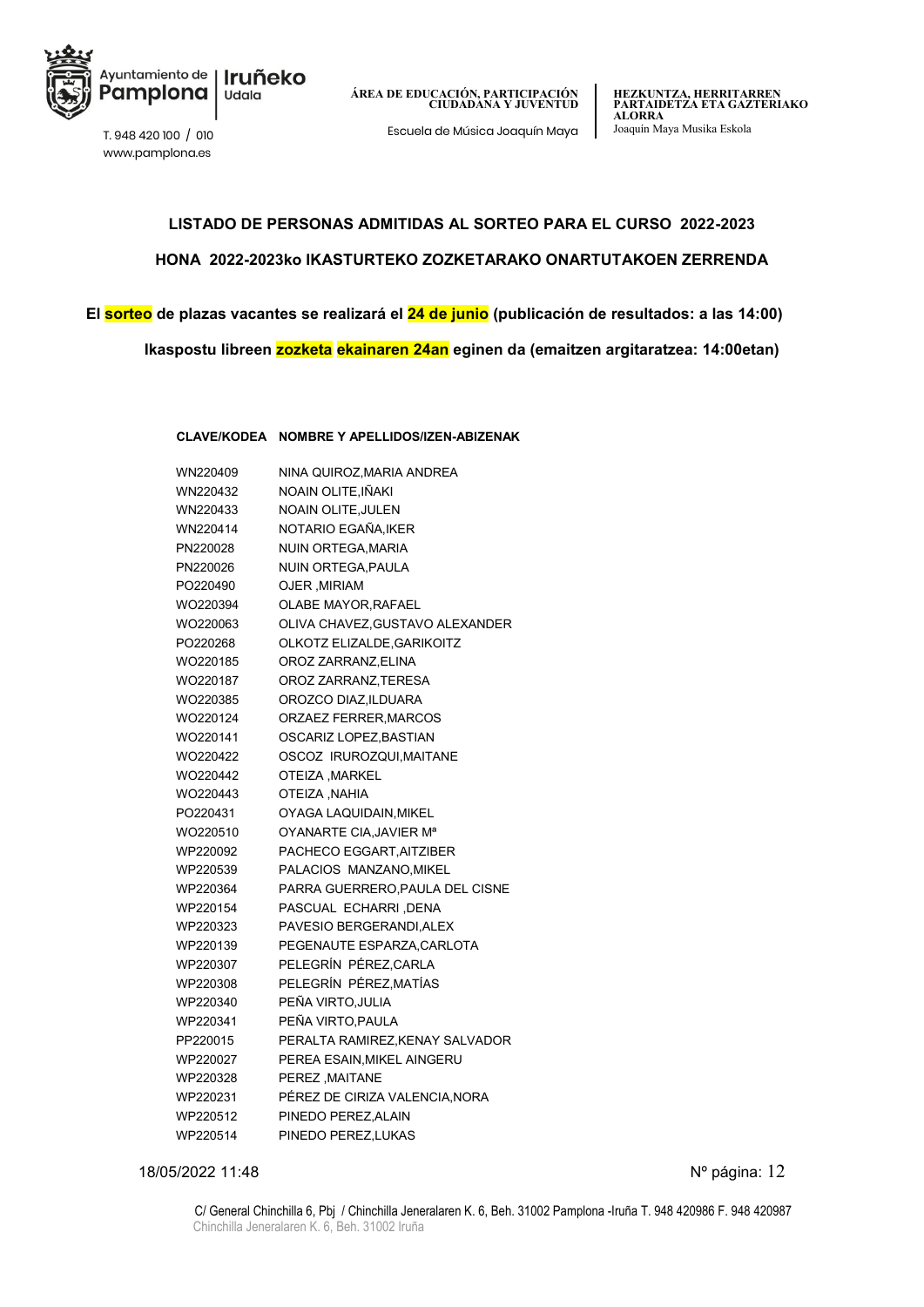

Escuela de Música Joaquín Maya Joaquín Maya Musika Eskola T. 948 420 100 / <sup>010</sup>

www.pamplona.es

### **LISTADO DE PERSONAS ADMITIDAS AL SORTEO PARA EL CURSO 2022-2023 HONA 2022-2023ko IKASTURTEKO ZOZKETARAKO ONARTUTAKOEN ZERRENDA**

**El sorteo de plazas vacantes se realizará el 24 de junio (publicación de resultados: a las 14:00) Ikaspostu libreen zozketa ekainaren 24an eginen da (emaitzen argitaratzea: 14:00etan)**

**CLAVE/KODEA NOMBRE Y APELLIDOS/IZEN-ABIZENAK**

| WP220513 | PINEDO PEREZ, PAULA               |
|----------|-----------------------------------|
| WP220405 | PINTO ILINCHETA, HAIZEA           |
| WP220176 | PIRES NOGUEIRA, DANIELLE          |
| WP220118 | PORRES GARCÉS, MARTA              |
| WP220462 | POSE LARRIPA, CARLOTA             |
| WP220461 | POSE LARRIPA.NOA                  |
| WP220533 | POZO MARTINEZ, JOSE               |
| WP220479 | PRIETO BARBARIN, GONZALO          |
| WP220480 | PRIETO BARBARIN, RODRIGO          |
| WP220366 | PURROY LACHEN, MARTA              |
| WQ220550 | QUEIPO GUTIERREZ, CAROLINA        |
| WQ220436 | QUETGLAS ARDAIZ, AIDAN            |
| WR220198 | RADELOFF GARCIA, JULIA LUISA      |
| WR220196 | RADELOFF GARCIA, NICOLAS LUIS     |
| WR220248 | RAMÍREZ CABALLÍN, MERCEDES        |
| PR220021 | REASCOS BEDOYA.DAPHNE             |
| PR220114 | REMIREZ ORTIGOSA, MARIA PUY       |
| WR220205 | RESANO CONCHILLO, CARMEN          |
| WR220346 | REY GÁLLEGO, LUCÍA                |
| WR220507 | REYES PEREZ, NATALIA              |
| PR220062 | RIBAS OSAMBELA.AMETS              |
| PR220232 | RIOFRIO YAGUACHI, ADRIAN          |
| PR220234 | RIOFRIO YAGUACHI, MAIDER          |
| PR220233 | RIOFRIO YAGUACHI, NAHIA           |
| WR220427 | RIPA NAVARLAZ,BEÑAT               |
| WR220544 | ROBLES VASILEVA, SOFIA            |
| WR220160 | RODAS MIRANDA, CARMEN             |
| WR220159 | RODAS MIRANDA, MAR                |
| WR220096 | RODRIGUEZ GOÑI.OLAIA              |
| WR220191 | RODRIGUEZ NIETO, MILAGROS         |
| WR220434 | RODRÍGUEZ RODRÍGUEZ, DEBORAH      |
| PR220499 | <b>ROJAS ROMERO BRITTANY ROUS</b> |
| PR220416 | ROLDAN CARDONA, NAIARA            |
| WR220374 | ROMERA VIDEGAIN, JOSÉ MARÍA       |
| WR220025 | RONCAL MENENDEZ, AFRICA           |
| WR220309 | RONCALÉS SUBERVIOLA, ANA          |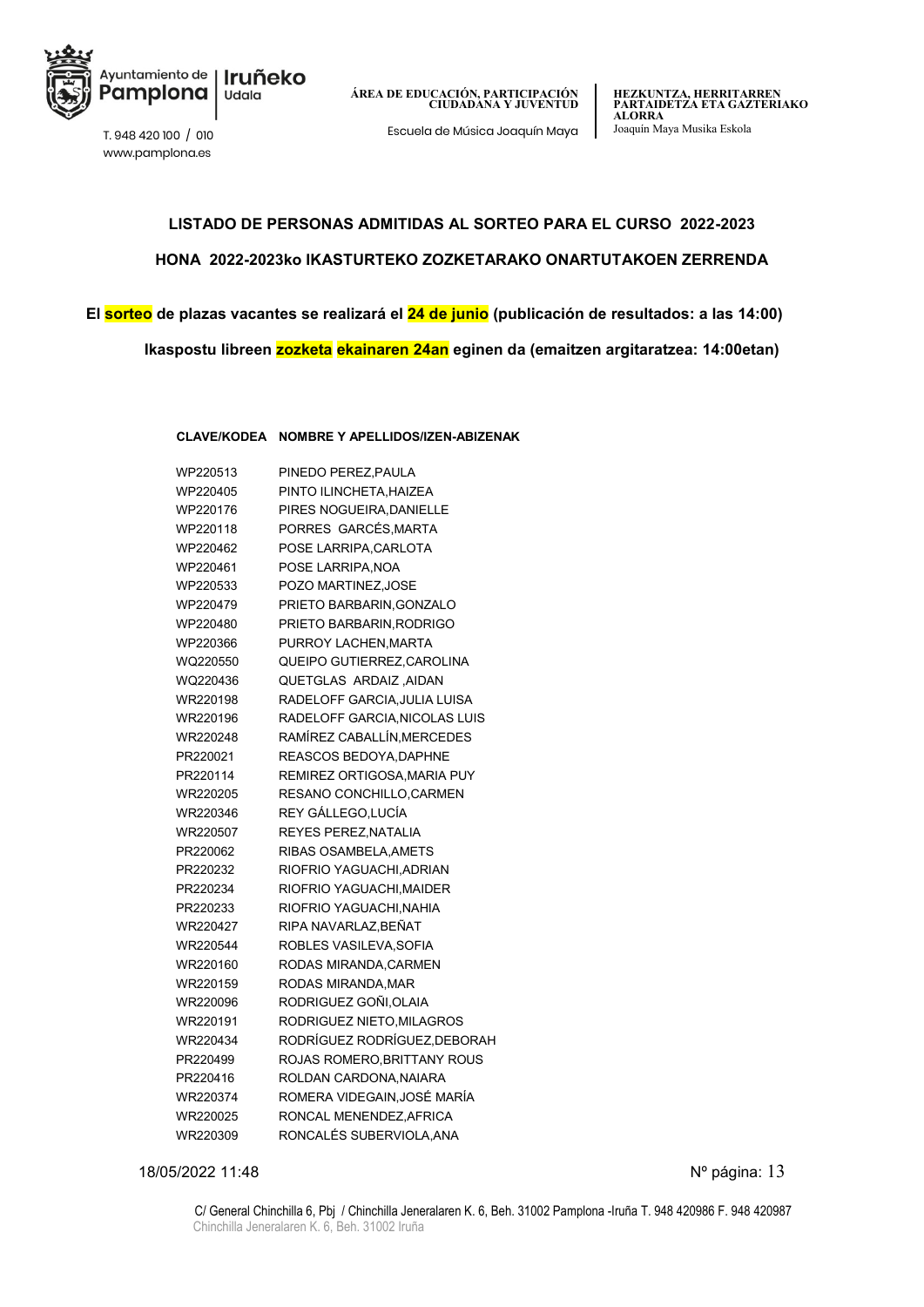

Escuela de Música Joaquín Maya Joaquín Maya Musika Eskola T. 948 420 100 / <sup>010</sup>

www.pamplona.es

## **LISTADO DE PERSONAS ADMITIDAS AL SORTEO PARA EL CURSO 2022-2023 HONA 2022-2023ko IKASTURTEKO ZOZKETARAKO ONARTUTAKOEN ZERRENDA**

## **El sorteo de plazas vacantes se realizará el 24 de junio (publicación de resultados: a las 14:00)**

**Ikaspostu libreen zozketa ekainaren 24an eginen da (emaitzen argitaratzea: 14:00etan)**

#### **CLAVE/KODEA NOMBRE Y APELLIDOS/IZEN-ABIZENAK**

| WR220110 | <b>RUBA PEREZ, OIER</b>               |
|----------|---------------------------------------|
| WR220140 | RUIZ DE ERENTXUN DEL CASTILLO, PABLO  |
| WR220417 | RUIZ MOYA, JIMENA ARIANA              |
| WS220472 | SAD CALVO,ISKANDAR                    |
| WS220466 | SAINZ BLANCO, CATALINA                |
| WS220344 | SAINZ TOLEDO, MARTA                   |
| WS220045 | SAIZ RUBIO, NATHAN                    |
| WS220551 | SALDISE ZORZANO , AINARA              |
| WS220261 | SANCHEZ MORAL, MATEO                  |
| WS220468 | SANCHEZ OLZA, SARA                    |
| WS220217 | SANCIÑENA DOMINGUEZ, MICAELA          |
| WS220294 | SANTIAGO PEREZ, ALEJANDRO             |
| WS220315 | SANZOL ANDUEZA,LIER                   |
| WS220202 | SARO UNDIANO, MªGUIOMAR               |
| WS220420 | SARRASIN PALACIO, LAURA               |
| WS220285 | SCIULLI CARBÓ,MIKAELA                 |
| PS220411 | SENZANO YUCRA, GIOVANNI MIKEL         |
| WS220316 | SERNA DE MIGUEL, PABLO                |
| PS220496 | SERVERA CARIÑENA, JUAN                |
| WS220297 | SESMA ÁLVAREZ-MALDONADO, BEATRIZ      |
| WS220052 | SIMÓN ARMENGOL, MARÍA                 |
| WS220030 | SIMÓN PEÑA,ÉLIANE                     |
| WS220064 | SORBET MORIONES, LUCÍA                |
| WS220325 | SORIAZU SÁNCHEZ, NORA                 |
| WS220214 | SYVAK, SOFIYA                         |
| WT220020 | TAPIA BARTOLOME, BEATRIZ              |
| WT220221 | TARRADELLAS GARCÍA, ANNE              |
| WT220147 | <b>TEJADA GARCIA,LEYRE</b>            |
| WT220314 | <b>TERRONES AVALOS, GERAR SINOE</b>   |
| PT220327 | TORREGROSA ANSORENA, ANA              |
| WT220216 | TUÑÓN RODRIGUEZ,LEYRE                 |
| WT220329 | TXOKARRO DE LUIS, ANJEL               |
| WU220146 | UBIERNA FERNÁNDEZ DE MENDIOLA, CARMEN |
| WU220503 | UGARTE GARCIA, VIOLETA ANGELA         |
| PU220438 | UNANUA VILLAVA, YOLANDA               |
| WU220209 | UNZUÉ LÓPEZ, MARKEL                   |